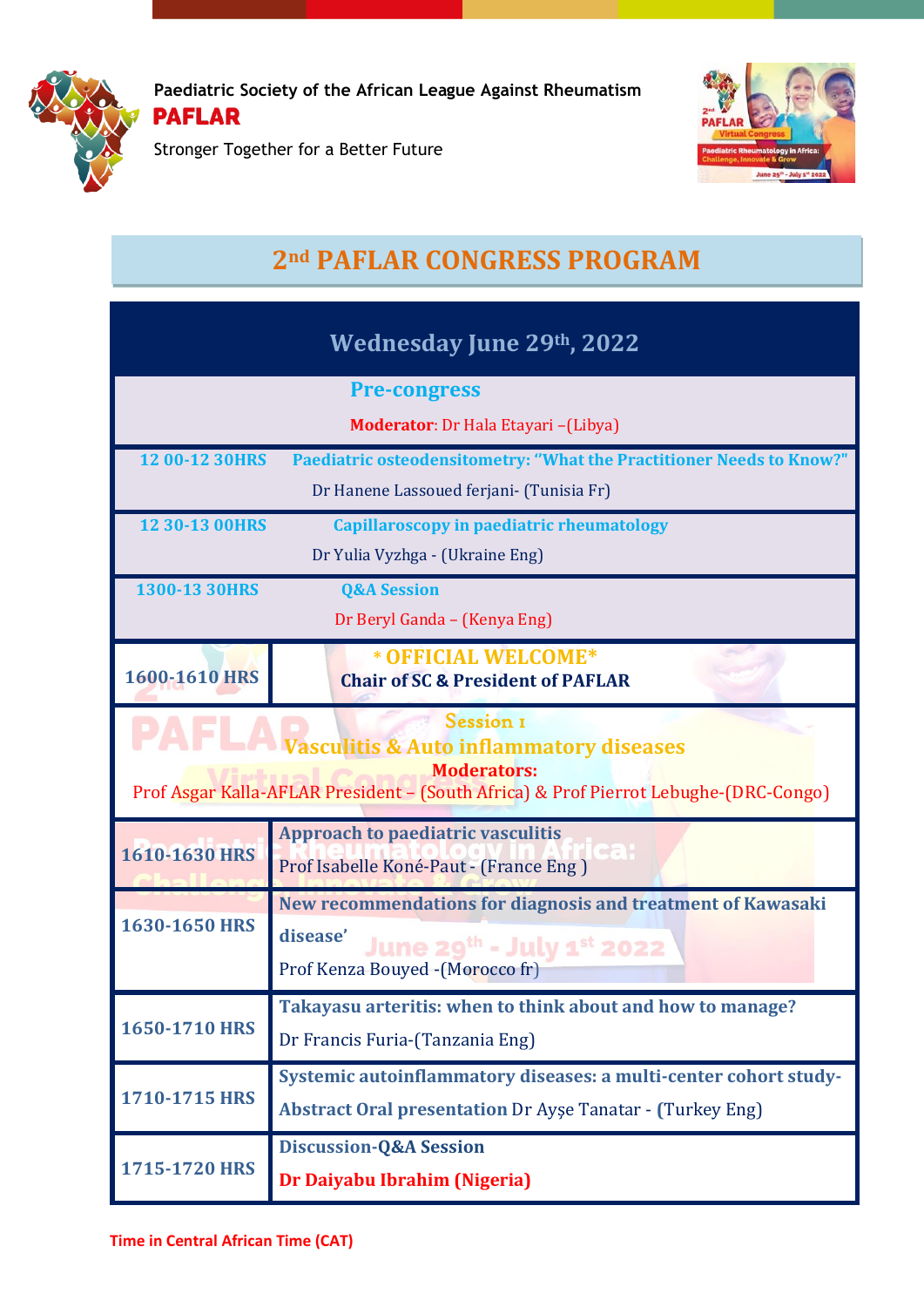



Stronger Together for a Better Future

| 1720-1750 HRS | <b>Moderators:</b><br>Prof. Christiaan Scott & Dr. Alexander Solyom<br><b>Genetic Cause of Pediatric Arthritis - Farber Disease</b><br>Dr Boris Hügle (Aceragen Company) |                                                                                                                                                                                 |
|---------------|--------------------------------------------------------------------------------------------------------------------------------------------------------------------------|---------------------------------------------------------------------------------------------------------------------------------------------------------------------------------|
| 1750-18005HRS | <b>African Tour</b>                                                                                                                                                      |                                                                                                                                                                                 |
|               | <b>Session 2</b><br><b>Arthritides and Extra-articular Manifestations</b>                                                                                                |                                                                                                                                                                                 |
| 1805-1825 HRS | <b>Parallel session 1</b><br><b>Moderator: Prof Djohra Hadef</b><br><b>Inflammatory arthritis, early</b><br>diagnosis is important<br>Prof Soad Hashad - (Libya Eng)     | <b>Parallel session 2</b><br><b>Moderator: Prof Wafa Hamdi</b><br><b>Extra-digestive manifestations of</b><br><b>Paediatric IBD 20'</b><br>Prof Zeroual Zoulikha - (Algeria Fr) |
| 1825-1830 HRS | Les arthrites juvéniles idiopathiques : une série de 22 cas -abstract<br>oral communication<br>Dr Chaymae Yechouti - (Morocco Fr)                                        |                                                                                                                                                                                 |
| 1830-1850 HRS | <b>Discussion-Q&amp;A Session</b><br><b>Dr Lawrence Owino (Kenya)</b><br>June 29 <sup>th</sup> - July 1 <sup>st</sup> 2022                                               | Africa:                                                                                                                                                                         |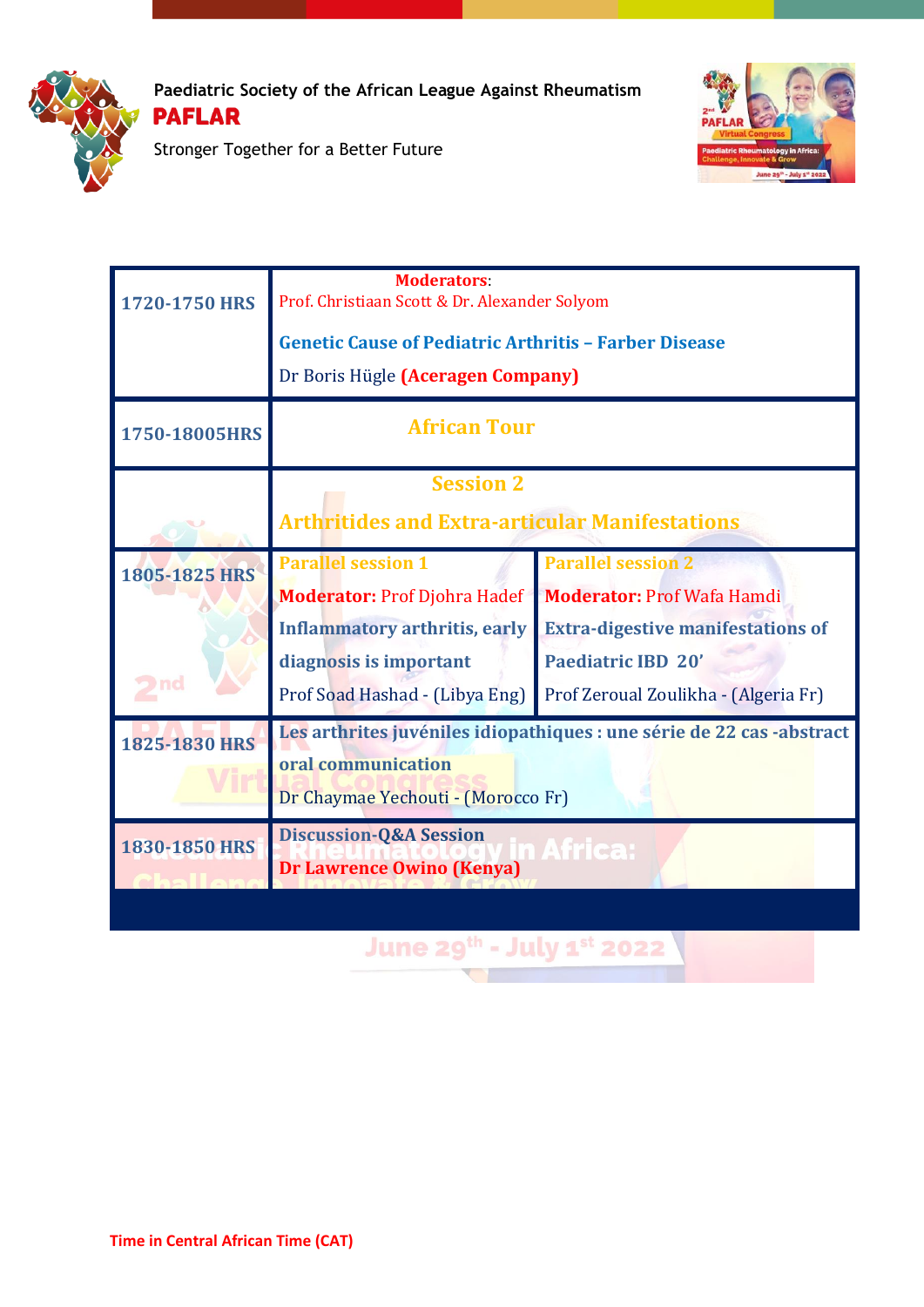

Stronger Together for a Better Future



| <b>Thursday June 30th, 2022</b>                                                                                             |                                                                                                                         |  |
|-----------------------------------------------------------------------------------------------------------------------------|-------------------------------------------------------------------------------------------------------------------------|--|
| <b>Pre-congress</b>                                                                                                         |                                                                                                                         |  |
|                                                                                                                             | <b>Moderator:</b> Dr Njobvu (Zambia)                                                                                    |  |
| 12 00-12 30 HRS                                                                                                             | Contribution of joint ultrasound in the diagnosis and monitoring of JIA<br>Prof Yasser El Mediany- (Egypt Eng)          |  |
| 12 30-13 00 HRS                                                                                                             | <b>International Consensus on a New Core Dataset for childhood-onset SLE</b><br>Dr Laura B. Lewandowski - (USA Eng)     |  |
| 1300-1330 HRS                                                                                                               | <b>Q&amp;A Session</b>                                                                                                  |  |
| <b>Prof Mohamed Hassan-(Egypt)</b>                                                                                          |                                                                                                                         |  |
| Session 3<br><b>Connective Tissue Diseases</b><br><b>Moderators:</b><br>Dr Dzifa Dey- (Ghana) & Prof Ould Baba (Mauritania) |                                                                                                                         |  |
| 1600-1620 HRS                                                                                                               | <b>Management of Juvenile dermatomyositis: consensus</b><br>recommendations?<br>Dr Fernando Kemta Lekpa - (Cameroon Fr) |  |
| 1620-1640 HRS                                                                                                               | Juvenile scleroderma: a rare condition<br>Prof Ivan Foeldvari-(Germany Eng)                                             |  |
| 1640-1700 HRS                                                                                                               | <b>Recent Innovations in Management of SLE</b><br>Prof Hermine Brunner-(USA Cincinnatti Children's Hospital Eng)        |  |
| 1700-1720 HRS                                                                                                               | <b>Juvenile Lupus: difficult cases</b><br>Dr Cindy Flower-(Caribbean Rheumatology Association Eng)                      |  |
| 1720-1730 HRS                                                                                                               | <b>Paediatric Rheumatology Training: A naive subject to medical</b>                                                     |  |
|                                                                                                                             | trainees in Tanzania- abstract oral presentation                                                                        |  |
|                                                                                                                             | Dr Elton Meleki - (Tanzania Eng)                                                                                        |  |
| 1730-1740 HRS                                                                                                               | <b>Discussion-Q&amp;A Session</b>                                                                                       |  |
|                                                                                                                             | <b>Dr Elisa Palalane-(Mozambique)</b>                                                                                   |  |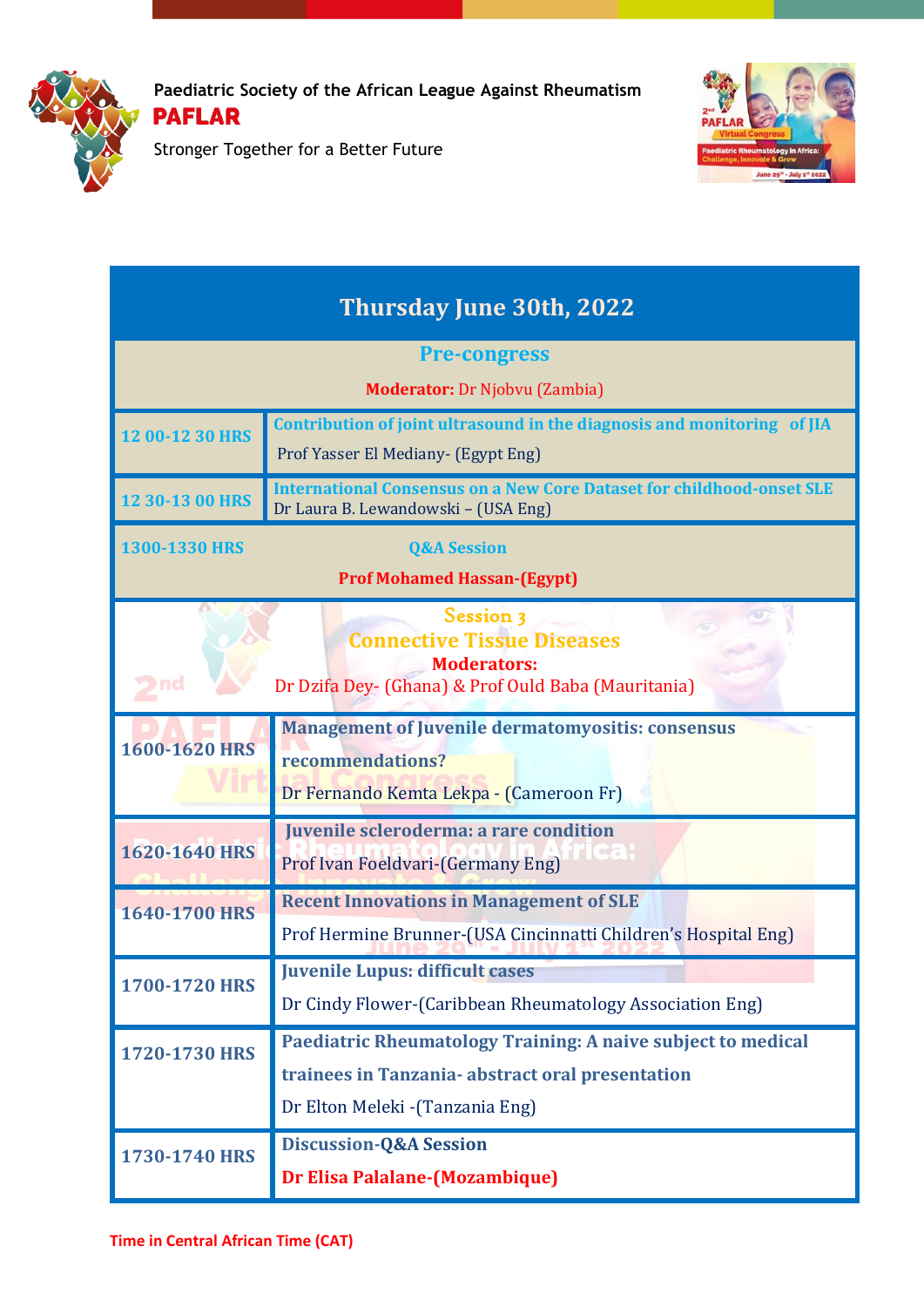



Stronger Together for a Better Future

| 1740-1750 HRS                                                                               | <b>African Tour</b>                                                                                                                                                  |  |
|---------------------------------------------------------------------------------------------|----------------------------------------------------------------------------------------------------------------------------------------------------------------------|--|
| Session 4<br>Moderators:<br>Dr Joey Shapaka (Namibia) and Prof Madeleine Ngandeu (Cameroon) |                                                                                                                                                                      |  |
| 1750-1805 HRS                                                                               | <b>Pulmonary involment in UK JSLE Cohort: Fellowship experience</b><br>Dr.Faleye Ayodele-(Nigeria Eng)                                                               |  |
| 1805-1820 HRS                                                                               | <b>Experience of biologics in Africa</b><br>Prof. Angela Migowa-(Kenya Eng)                                                                                          |  |
| 1820-1825 HRS                                                                               | The cytokine profile of cerebrospinal fluid in multi-system<br>inflammatory syndrome in children. - Abstract Oral presentation<br>Dr.Jonathan Day-(South Africa Eng) |  |
| 1825-1845 HRS                                                                               | <b>Discussion-Q&amp;A Session</b><br><b>Dr Thabani (Zimbabwe)</b>                                                                                                    |  |

**Paediatric Rheumatology in Africa:<br>Challenge, Innovate & Grow** 

**June 29th - July 1st 2022**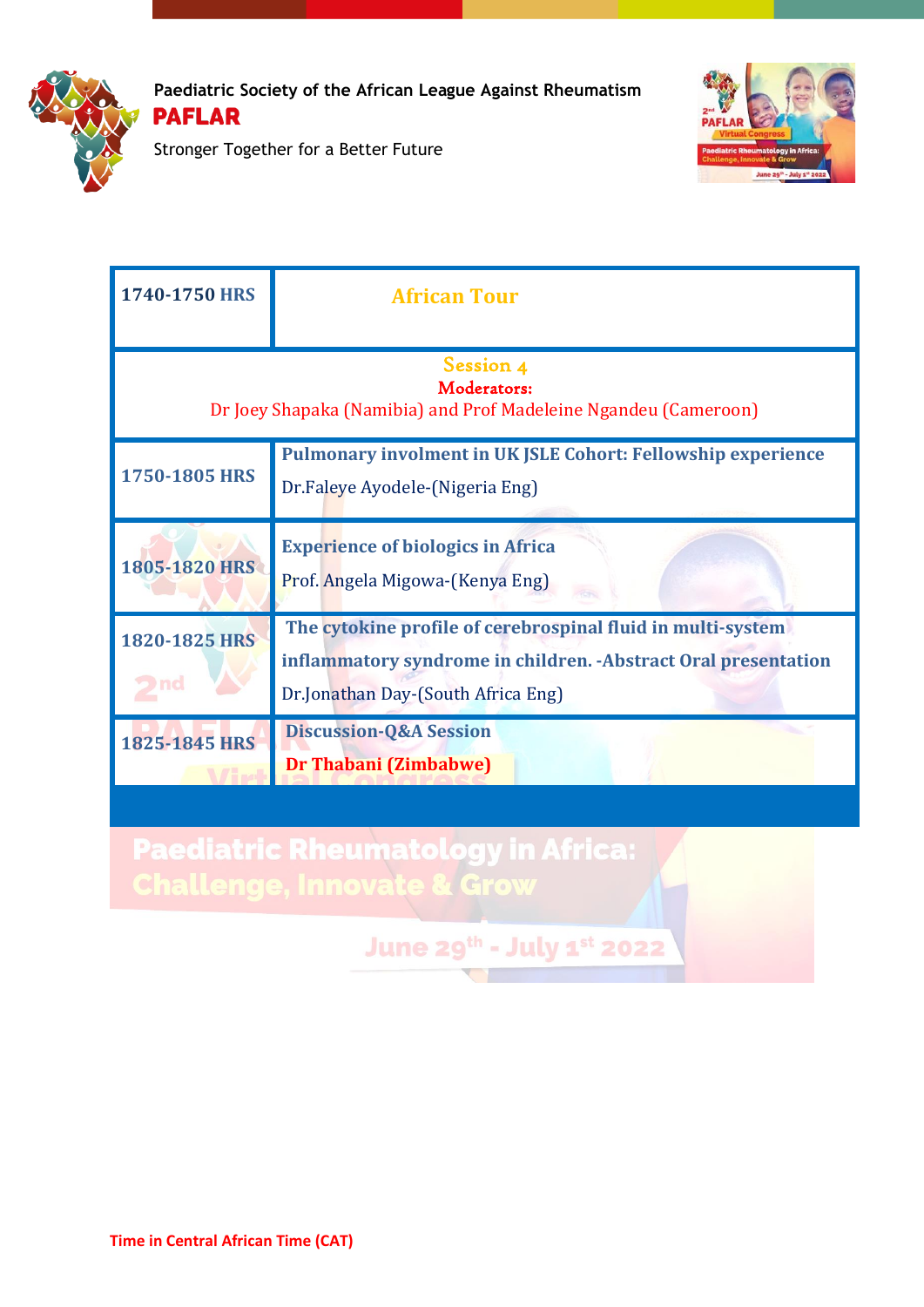

Stronger Together for a Better Future



| Friday July 1st, 2022                                                                                                                                                   |                                                                                                                                                                                                                          |  |
|-------------------------------------------------------------------------------------------------------------------------------------------------------------------------|--------------------------------------------------------------------------------------------------------------------------------------------------------------------------------------------------------------------------|--|
| <b>Session 5</b><br>New insights and clinical skills in Paediatric Rheumatology<br><b>Moderators</b><br>Prof. Waleed Hassan (Egypt) & Prof. Bouchera Chikrate (Morocco) |                                                                                                                                                                                                                          |  |
| 1600-1620 HRS                                                                                                                                                           | A year in review in clinical science<br>Prof Simone Appenzeller (Brazil Eng)                                                                                                                                             |  |
| 1620-1640HRS                                                                                                                                                            | <b>Updates on Global Paediatric Rheumatology</b><br>Prof Chris Scott (South Africa Eng)                                                                                                                                  |  |
| 1640-1700 HRS                                                                                                                                                           | When cutaneous symptoms lead to the diagnosis in Paediatric<br><b>Rheumatology</b><br>(Aarat M. Patel Eng)                                                                                                               |  |
| 1700-1720 HRS                                                                                                                                                           | The discovery of uveitis in children: What are the issues???<br><b>Prof. Pierre Quatier (France Eng)</b>                                                                                                                 |  |
| 1720-1740 HRS                                                                                                                                                           | "Managing MIS-C in Africa: The Ethiopian experience"<br>Dr Tinsae Alemayehu - (Ethiopia Eng)                                                                                                                             |  |
| 1740-1750 HRS                                                                                                                                                           | Egyptian consensus-based recommendations for the diagnosis and<br>Targeted management of Kawasaki disease. An initiative by the<br><b>Egyptian College of Pediatric Rheumatology.</b><br>Prof Mohamed Hassan-(Egypt Eng) |  |
| 1750-1755 HRS                                                                                                                                                           | <b>Discussion-Q&amp;A Session</b><br>Dr Hakeem Olaosebikan (Nigeria)                                                                                                                                                     |  |
| 1805-1810 HRS                                                                                                                                                           | <b>African Tour</b>                                                                                                                                                                                                      |  |